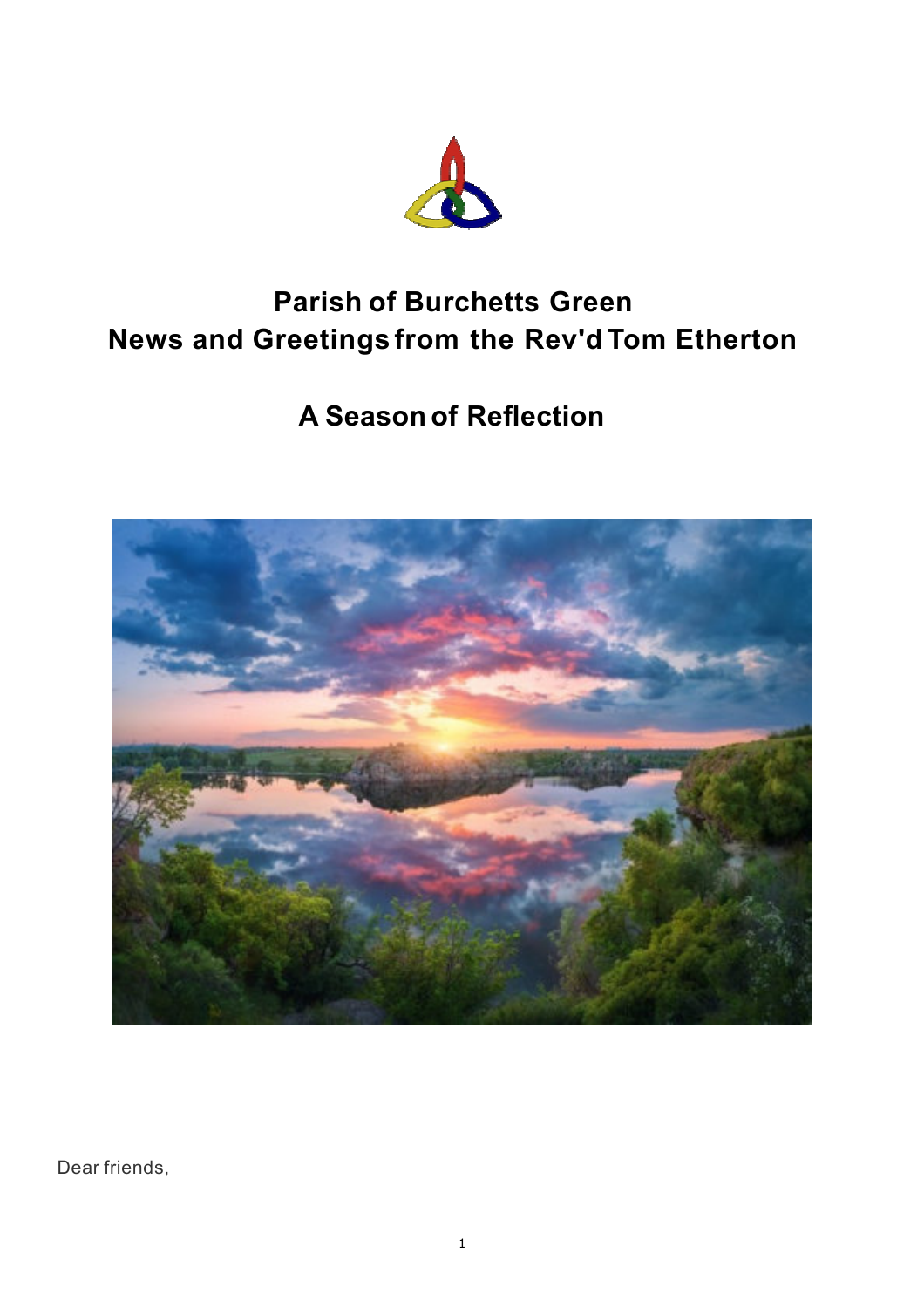As someone who naturally appreciatesa little variety from time to time, when we used to pass Trinity Sunday in church growing up I'd let out a small sigh inwardly that we were now using green as our liturgical colour for what seemed like forever! After the flurry of colours of the weeks from Lent to Pentecost,we spend months having green on the altar every Sunday.

Sincetraining for ordination I've realised that there are two good things which come out of this. The first is that we notice changes – take saints days for example. A sharp contrast when we celebrate a saints day (as we will on  $3<sup>rd</sup>$  July)and we change the altar to red. It makes us think more deeply about the rhythm of life and how it can be interrupted without any notice.

The second is that it gives us an extended period to reflect, to journey, to recentre ourselves on what is really important in our lives and our world. I've just been preparing a baptism for this weekend and it is for a slightly older child who loves Transformers. The main hero character in Transformers is called Optimus Prime and there is one point where he says this:

*"In any war, there are calms between storms. Therewill be days when we lose faith. Dayswhen our allies turn against us...but the day will never come that we forsake this planet and its people."*

As Christians,we are called to be stewards of this planet and its people. If we want an example to follow we have JesusChrist, the pioneer and perfecter of our faith (*Hebrews12:2*). Jesusshowed us how we can love God and how we can love others. But that also involves loving God's world. Right in the beginning of creation, the human race is entrusted with the care of creation – not in a dominant way that we can use it however we please but in a careful way where the world is stewarded in preparation for its renewal by God.

During the next few months as we journey through this season of "The  $\dots$ <sup>th</sup> Sunday after Trinity" let us take time out to reflect on where we are on our journeys. We approach our vision day later in the year  $(30<sup>th</sup> October if you want to mark your diaries, details to follow!)$ and it seems like a good time to reflect on where we feel our gifts and strengths are as individuals but also as a church. What do we do well?And what is God laying on our hearts to start doing or do more of?

As we enjoy the arrival of some summer weather, let us remember that we share a responsibility to care for this world and in this green season,it seems entirely appropriate we should reflect on our impact on the planet which givesso much to us.

## **Oasis**

Oasis will be meeting on 1<sup>st</sup> and 3<sup>rd</sup> Tuesdays in the month. The next dates are July 5<sup>th</sup> and July 19<sup>th</sup>. Please join in Hurley church for prayer.

## **Support for Asylum Seekers**

Maidenhead St Vincent de Paul Society (SVP)isworking with Care4Calaisto support asylum seekers in our area.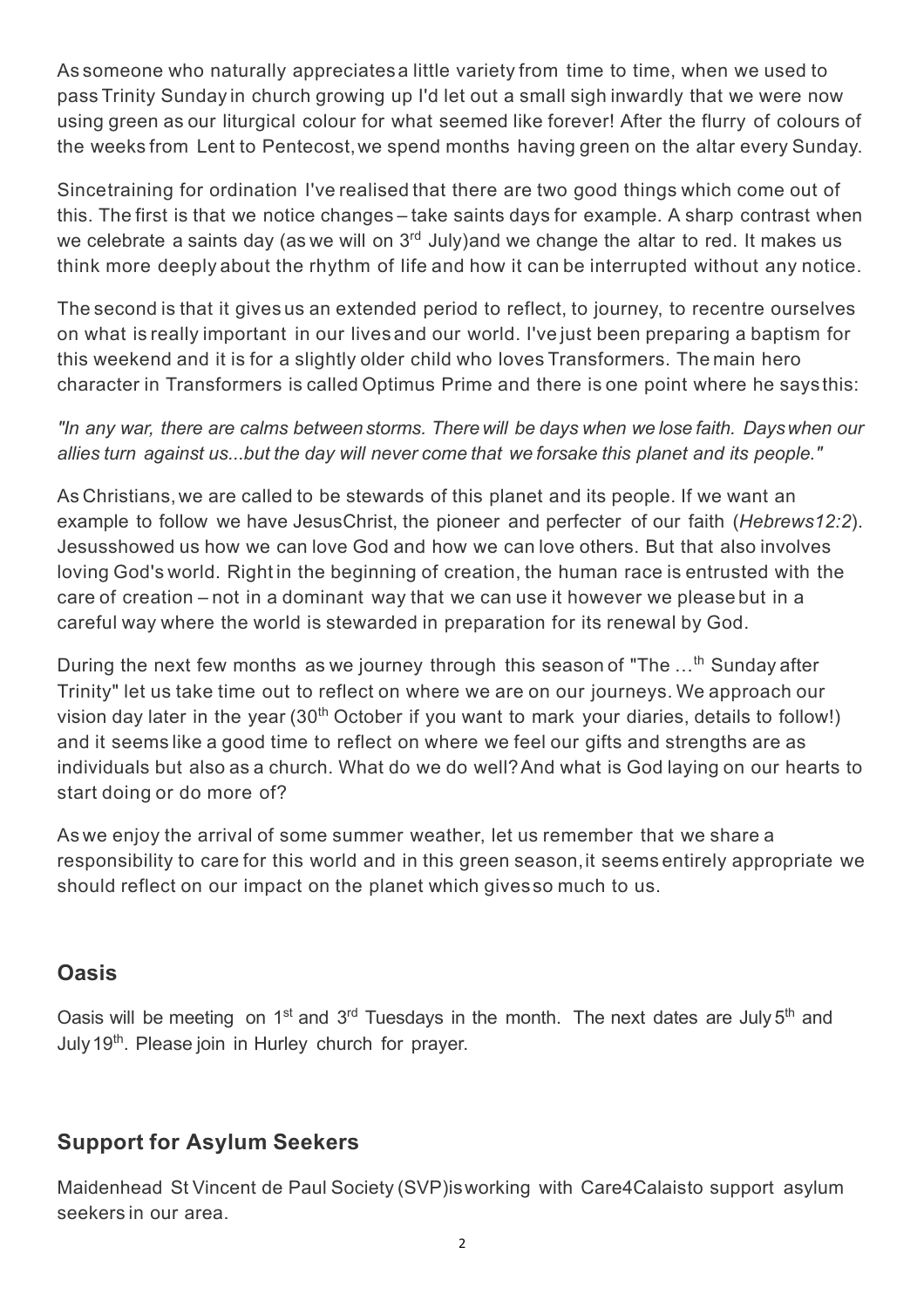There are roughly 240 adults and 80 children who are asylum seekers staying in Maidenhead. They arrive with very little and are not allowed to work. There is an ongoing need for good quality second hand clothing, bikes and activities/games.If you would like to help, then the list below contains the things that would be most useful. Pleaseget in touch with Maurice Skinner or contact the SVPon 07749 917134 if you would like to donate any items from the list:

- Clothing Men's, Women's and children all sizes( please only new underwear, socks and leggings),adult men's football boots/ trainers
- New packs of felt tips, coloured crayons, drawing pencils, notepads colouring books, sketch pads
- Skipping ropes, Badminton rackets and shuttlecocks, Basketballs
- Scooters and bikes children and adult
- Games eg Chess, Backgammon, Uno, Monopoly, Dobble, Dominoes, Connect 4, Jenga
- Nail clippers, Tweezers
- New packets of Mascara,Moisturiser, Shower gel, deodorant, shampoo, conditioner
- Suitcases

## **Services**

#### **Morning Prayer each week at 9:15am**

**Wednesday** St. James-the-Less, Stubbings **Thursday** St. John the Evangelist, Littlewick Green **Friday** St. Mary the Virgin

## **BURCHETTS GREEN PARISH - SUNDAY SERVICE ROTA**

#### **JUNE 2022**

| Week                                               | St Mary the Virgin.<br><b>Hurley</b>                                       | <b>St James the Less.</b><br><b>Stubbings</b>                                                | St John the Evangelist.<br><b>Littlewick Green</b>                     |
|----------------------------------------------------|----------------------------------------------------------------------------|----------------------------------------------------------------------------------------------|------------------------------------------------------------------------|
| Week 1<br>Sunday 5" June 2022<br>(Queen's Jubilee) | 10.30am<br><b>God through Music</b><br>Lay lead                            | 5.00 <sub>pm</sub><br>Choral Evensong<br><b>Exodus 33:7-20 &amp;</b><br>2 Corinthians 3:4-18 | 9.15am<br><b>Holy Communion</b><br>Acts 2:1-21 & John 14:8-27          |
| Week 2<br>Sunday 12 <sup>th</sup> June 2022        | 10.30am<br><b>Holy Communion</b><br>Romans 5:1-5 &<br>John 16:12-15        | 8.00am<br><b>BCP Communion</b><br>Romans 5:1-5 &<br>John 16:12-15                            | 4:00 <sub>pm</sub><br><b>Family Service</b>                            |
| Week 3<br>Sunday 19 <sup>th</sup> June 2022        | 10.30am<br><b>God in Quiet</b>                                             | 11.00am<br><b>BCP Communion</b><br>Galatians 3:23-29 &<br>Luke 8:26-39                       | 9.15am<br><b>Holy Communion</b><br>Galatians 3:23-29 &<br>Luke 8:26-39 |
| Week 4<br>Sunday 26 <sup>th</sup> June 2022        | 10.30am<br><b>Holy Communion</b><br>Galatians 5:1, 13-25 &<br>Luke 9:51-62 | 8.00am<br><b>BCP Communion</b><br>Galations 5:1, 13-25 &<br>Luke 9:51-62                     |                                                                        |

The Julyand August service patterns will be out soon but there will only be one servicein the parish on each Sunday from 31<sup>st</sup> July until 28<sup>th</sup> August.